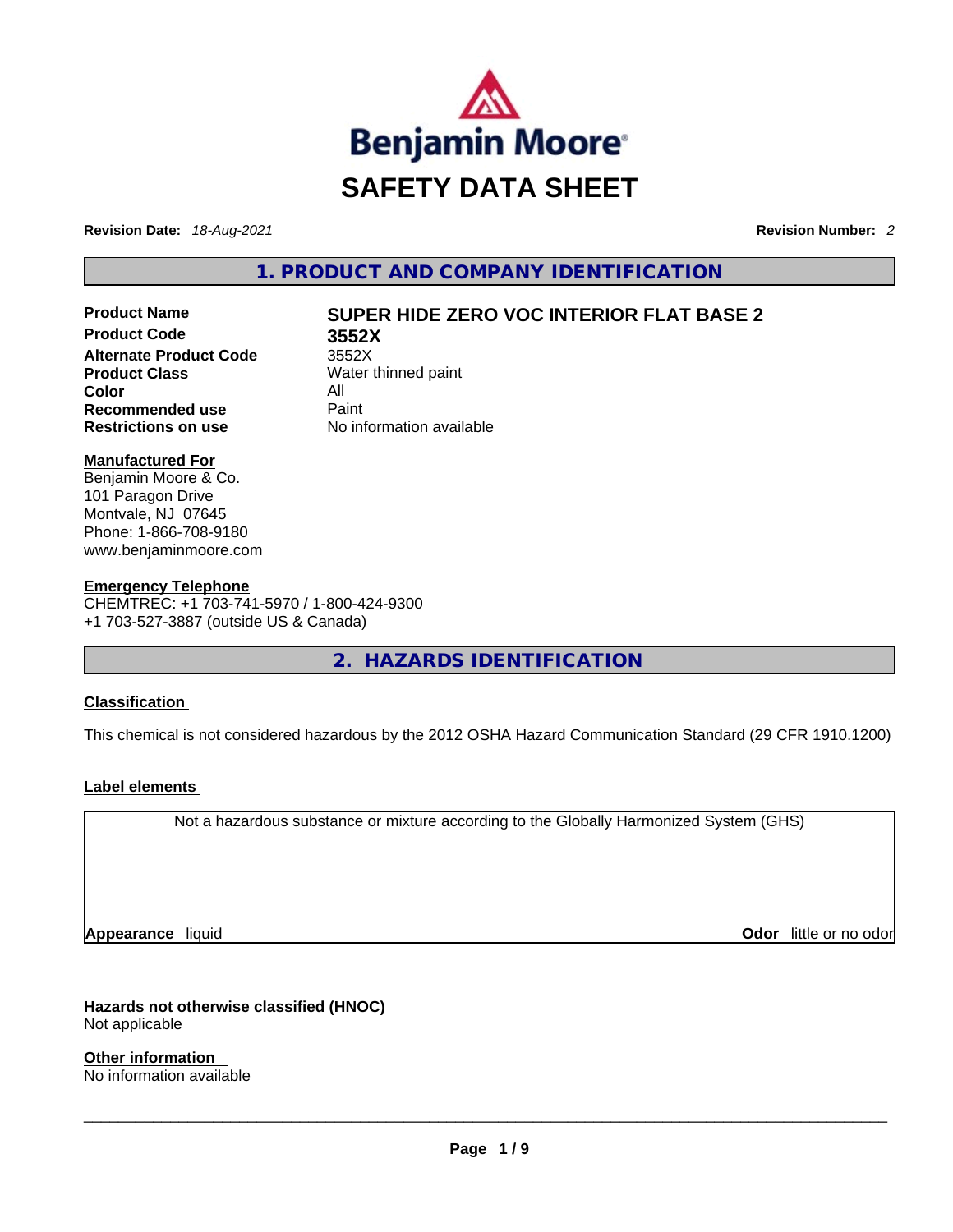**WARNING:** This product contains isothiazolinone compounds at levels of <0.1%. These substances are biocides commonly found in most paints and a variety of personal care products as a preservative. Certain individuals may be sensitive or allergic to these substances, even at low levels.

## **3. COMPOSITION INFORMATION ON COMPONENTS**

| <b>Chemical name</b> | CAS No.    | Weight-% |
|----------------------|------------|----------|
| Titanium dioxide     | 13463-67-7 | $5 - 10$ |
| Kaolin, calcined     | 92704-41-1 | $5 - 10$ |
| Diatomaceous earth   | 61790-53-2 | $5 - 10$ |
| Limestone            | 1317-65-3  | - 5      |

|                                                  | 4. FIRST AID MEASURES                                                                                    |
|--------------------------------------------------|----------------------------------------------------------------------------------------------------------|
| <b>General Advice</b>                            | No hazards which require special first aid measures.                                                     |
| <b>Eye Contact</b>                               | Rinse thoroughly with plenty of water for at least 15 minutes and consult a<br>physician.                |
| <b>Skin Contact</b>                              | Wash off immediately with soap and plenty of water while removing all<br>contaminated clothes and shoes. |
| <b>Inhalation</b>                                | Move to fresh air. If symptoms persist, call a physician.                                                |
| Ingestion                                        | Clean mouth with water and afterwards drink plenty of water. Consult a physician<br>if necessary.        |
| <b>Most Important</b><br><b>Symptoms/Effects</b> | None known.                                                                                              |
| <b>Notes To Physician</b>                        | Treat symptomatically.                                                                                   |
|                                                  | 5. FIRE-FIGHTING MEASURES                                                                                |

| <b>Suitable Extinguishing Media</b>                   | Use extinguishing measures that are appropriate to local<br>circumstances and the surrounding environment.                                   |
|-------------------------------------------------------|----------------------------------------------------------------------------------------------------------------------------------------------|
| Protective equipment and precautions for firefighters | As in any fire, wear self-contained breathing apparatus<br>pressure-demand, MSHA/NIOSH (approved or equivalent)<br>and full protective gear. |
| <b>Specific Hazards Arising From The Chemical</b>     | Closed containers may rupture if exposed to fire or<br>extreme heat.                                                                         |
| Sensitivity to mechanical impact                      | No.                                                                                                                                          |
| Sensitivity to static discharge                       | No.                                                                                                                                          |
| <b>Flash Point Data</b>                               |                                                                                                                                              |
|                                                       |                                                                                                                                              |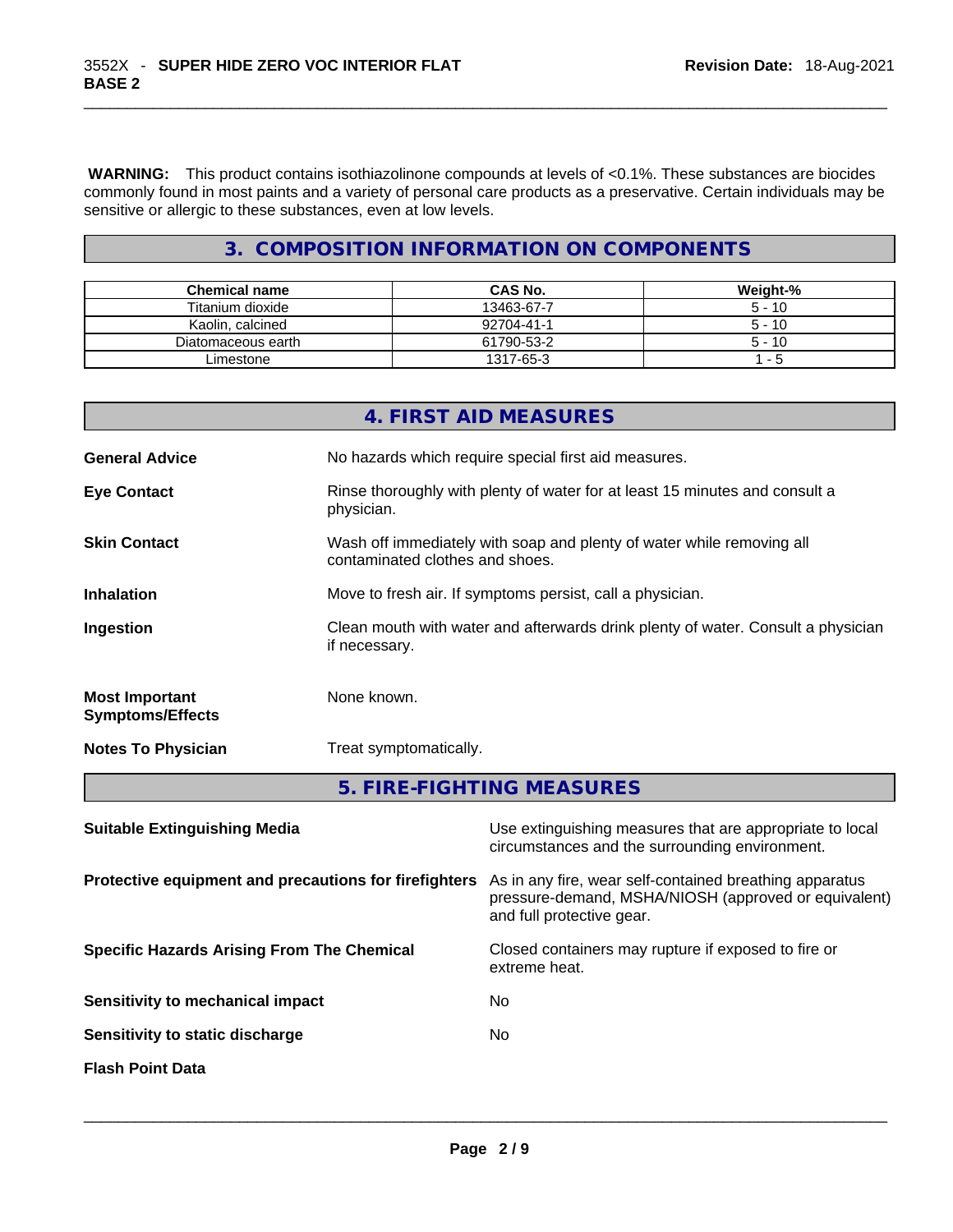| Flash point (°F)<br>Flash Point (°C)<br><b>Method</b>         |                        | Not applicable<br>Not applicable<br>Not applicable |                                |
|---------------------------------------------------------------|------------------------|----------------------------------------------------|--------------------------------|
| <b>Flammability Limits In Air</b>                             |                        |                                                    |                                |
| Lower flammability limit:<br><b>Upper flammability limit:</b> |                        | Not applicable<br>Not applicable                   |                                |
| <b>NFPA</b><br>Health: 1                                      | <b>Flammability: 0</b> | <b>Instability: 0</b>                              | <b>Special:</b> Not Applicable |
| <b>NFPA Legend</b><br>0 - Not Hazardous<br>1 - Slightly       |                        |                                                    |                                |

- 2 Moderate
- 3 High
- 4 Severe

*The ratings assigned are only suggested ratings, the contractor/employer has ultimate responsibilities for NFPA ratings where this system is used.* 

*Additional information regarding the NFPA rating system is available from the National Fire Protection Agency (NFPA) at www.nfpa.org.* 

## **6. ACCIDENTAL RELEASE MEASURES**

| <b>Personal Precautions</b>      | Avoid contact with skin, eyes and clothing. Ensure adequate ventilation.                                                                                                         |
|----------------------------------|----------------------------------------------------------------------------------------------------------------------------------------------------------------------------------|
| <b>Other Information</b>         | Prevent further leakage or spillage if safe to do so.                                                                                                                            |
| <b>Environmental precautions</b> | See Section 12 for additional Ecological Information.                                                                                                                            |
| <b>Methods for Cleaning Up</b>   | Soak up with inert absorbent material. Sweep up and shovel into suitable<br>containers for disposal.                                                                             |
|                                  | 7. HANDLING AND STORAGE                                                                                                                                                          |
| Handling                         | Avoid contact with skin, eyes and clothing. Avoid breathing vapors, spray mists or<br>sanding dust. In case of insufficient ventilation, wear suitable respiratory<br>equipment. |
| <b>Storage</b>                   | Keep container tightly closed. Keep out of the reach of children.                                                                                                                |
| <b>Incompatible Materials</b>    | No information available                                                                                                                                                         |

**8. EXPOSURE CONTROLS/PERSONAL PROTECTION** 

### **Exposure Limits**

| <b>Chemical name</b> | <b>ACGIH TLV</b>         | <b>OSHA PEL</b>            |
|----------------------|--------------------------|----------------------------|
| Titanium dioxide     | TWA: $10 \text{ mg/m}^3$ | 15 mg/m $3$ - TWA          |
| Diatomaceous earth   | N/E                      |                            |
|                      |                          | 20 mppcf - TWA             |
| Limestone            | N/E                      | 15 mg/m <sup>3</sup> - TWA |
|                      |                          | $5 \text{ ma/m}^3$ - TWA   |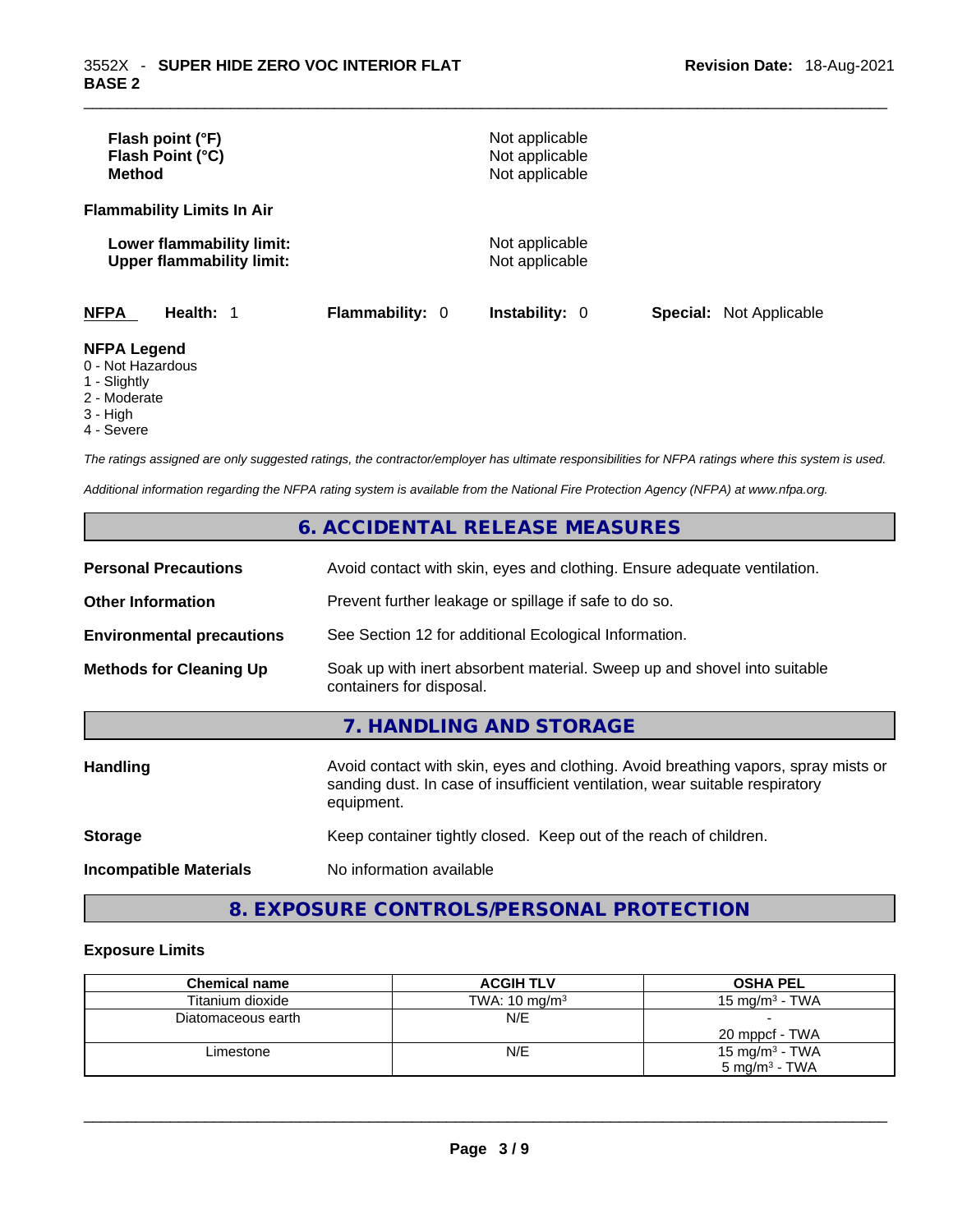#### **Legend**

ACGIH - American Conference of Governmental Industrial Hygienists Exposure Limits OSHA - Occupational Safety & Health Administration Exposure Limits N/E - Not Established

| <b>Engineering Measures</b>          | Ensure adequate ventilation, especially in confined areas.                                                                          |
|--------------------------------------|-------------------------------------------------------------------------------------------------------------------------------------|
| <b>Personal Protective Equipment</b> |                                                                                                                                     |
| <b>Eye/Face Protection</b>           | Safety glasses with side-shields.                                                                                                   |
| <b>Skin Protection</b>               | Protective gloves and impervious clothing.                                                                                          |
| <b>Respiratory Protection</b>        | In case of insufficient ventilation wear suitable respiratory equipment.                                                            |
| <b>Hygiene Measures</b>              | Avoid contact with skin, eyes and clothing. Remove and wash contaminated<br>clothing before re-use. Wash thoroughly after handling. |

## **9. PHYSICAL AND CHEMICAL PROPERTIES**

**Appearance** liquid **Odor Odor Odor Odor Odor** *Codor* **<b>Codor Odor Odor Odor Odor Odor Odor Odor Odor Odor Odor Odor Odor Odor Odor Odor Odor Odor Odor Odor Odor Odor Odor Odor Odor Odo Density (lbs/gal)** 10.15 - 10.25 **Specific Gravity** 1.21 - 1.23 **pH bH** *pH* **Viscosity (cps) Viscosity (cps) No information available Solubility(ies)**<br> **Solubility**<br> **Water solubility**<br> **Water solubility Evaporation Rate No information available No information available Vapor pressure**  No information available **Vapor pressure No information available Vapor density No information available No information available Wt. % Solids** 30 - 40 **Vol. % Solids Wt. % Volatiles** 60 - 70 **Vol. % Volatiles** 75 - 85 **VOC Regulatory Limit (g/L)** < 5 **Boiling Point (°F)** 212 **Boiling Point (°C) Freezing point (°F)** 32 **Freezing Point (°C)** 0 **Flash point (°F)** Not applicable **Flash Point (°C)** Not applicable **Method Not applicable**<br> **Plammability (solid, gas)** Not applicable **Not applicable Flammability** (solid, gas) **Upper flammability limit:** Not applicable **Lower flammability limit:** Not applicable **Autoignition Temperature (°F)** No information available **Autoignition Temperature (°C)**<br> **Decomposition Temperature (°F)** No information available **Decomposition Temperature (°F) Decomposition Temperature (°C)** No information available **Partition coefficient**No information available \_\_\_\_\_\_\_\_\_\_\_\_\_\_\_\_\_\_\_\_\_\_\_\_\_\_\_\_\_\_\_\_\_\_\_\_\_\_\_\_\_\_\_\_\_\_\_\_\_\_\_\_\_\_\_\_\_\_\_\_\_\_\_\_\_\_\_\_\_\_\_\_\_\_\_\_\_\_\_\_\_\_\_\_\_\_\_\_\_\_\_\_\_

**No information available No information available**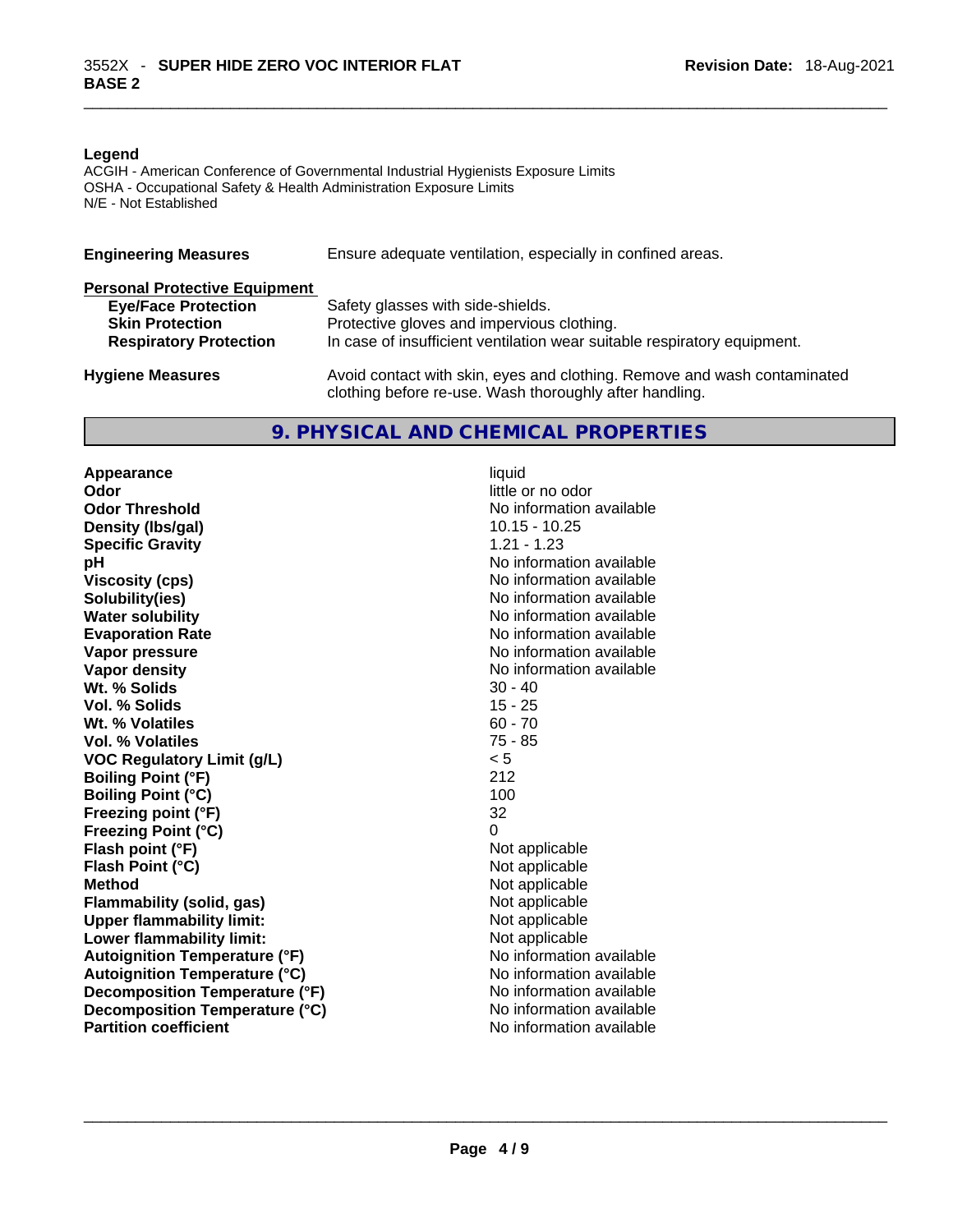## **10. STABILITY AND REACTIVITY**

| <b>Reactivity</b>                       | Not Applicable                           |
|-----------------------------------------|------------------------------------------|
| <b>Chemical Stability</b>               | Stable under normal conditions.          |
| <b>Conditions to avoid</b>              | Prevent from freezing.                   |
| <b>Incompatible Materials</b>           | No materials to be especially mentioned. |
| <b>Hazardous Decomposition Products</b> | None under normal use.                   |
| Possibility of hazardous reactions      | None under normal conditions of use.     |

## **11. TOXICOLOGICAL INFORMATION**

| <b>Product Information</b>               |                                                                                                                 |
|------------------------------------------|-----------------------------------------------------------------------------------------------------------------|
| Information on likely routes of exposure |                                                                                                                 |
| <b>Principal Routes of Exposure</b>      | Eye contact, skin contact and inhalation.                                                                       |
| <b>Acute Toxicity</b>                    |                                                                                                                 |
| <b>Product Information</b>               | No information available                                                                                        |
|                                          | Symptoms related to the physical, chemical and toxicological characteristics                                    |
| <b>Symptoms</b>                          | No information available                                                                                        |
|                                          | Delayed and immediate effects as well as chronic effects from short and long-term exposure                      |
| Eye contact                              | May cause slight irritation.                                                                                    |
| <b>Skin contact</b>                      | Substance may cause slight skin irritation. Prolonged or repeated contact may dry<br>skin and cause irritation. |
| <b>Inhalation</b>                        | May cause irritation of respiratory tract.                                                                      |
| Ingestion                                | Ingestion may cause gastrointestinal irritation, nausea, vomiting and diarrhea.                                 |
| <b>Sensitization</b>                     | No information available                                                                                        |
| <b>Neurological Effects</b>              | No information available.                                                                                       |
| <b>Mutagenic Effects</b>                 | No information available.                                                                                       |
| <b>Reproductive Effects</b>              | No information available.                                                                                       |
| <b>Developmental Effects</b>             | No information available.                                                                                       |
| <b>Target organ effects</b>              | No information available.                                                                                       |
| <b>STOT - single exposure</b>            | No information available.                                                                                       |
| <b>STOT - repeated exposure</b>          | No information available.                                                                                       |
| Other adverse effects                    | No information available.                                                                                       |
| <b>Aspiration Hazard</b>                 | No information available                                                                                        |
| <b>Numerical measures of toxicity</b>    |                                                                                                                 |

**The following values are calculated based on chapter 3.1 of the GHS document**

**ATEmix (oral)** 82974 mg/kg \_\_\_\_\_\_\_\_\_\_\_\_\_\_\_\_\_\_\_\_\_\_\_\_\_\_\_\_\_\_\_\_\_\_\_\_\_\_\_\_\_\_\_\_\_\_\_\_\_\_\_\_\_\_\_\_\_\_\_\_\_\_\_\_\_\_\_\_\_\_\_\_\_\_\_\_\_\_\_\_\_\_\_\_\_\_\_\_\_\_\_\_\_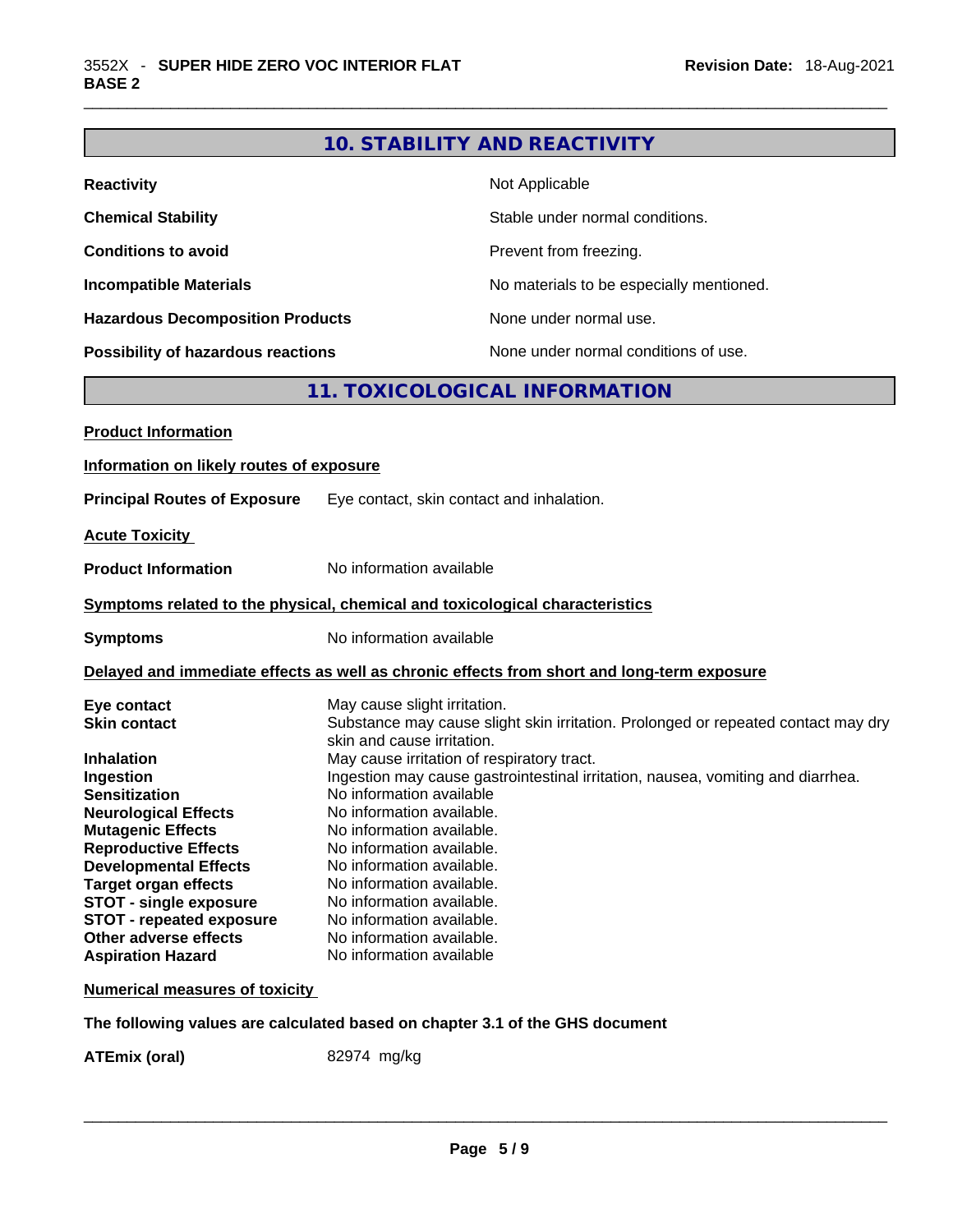#### **Component Information**

| Chemical name                  | Oral LD50            | Dermal LD50 | Inhalation LC50 |
|--------------------------------|----------------------|-------------|-----------------|
| Titanium dioxide<br>13463-67-7 | > 10000 mg/kg (Rat)  |             |                 |
| Kaolin, calcined<br>92704-41-1 | $>$ 2000 mg/kg (Rat) |             |                 |

#### **Chronic Toxicity**

#### **Carcinogenicity**

*The information below indicates whether each agency has listed any ingredient as a carcinogen:.* 

| <b>Chemical name</b>  | IARC                 | <b>NTP</b> | OSHA   |
|-----------------------|----------------------|------------|--------|
|                       | Possible Human<br>2Β |            | Listed |
| Titanium 、<br>dioxide | Carcinoɑen           |            |        |

• Although IARC has classified titanium dioxide as possibly carcinogenic to humans (2B), their summary concludes: "No significant exposure to titanium dioxide is thought to occur during the use of products in which titanium dioxide is bound to other materials, such as paint."

#### **Legend**

IARC - International Agency for Research on Cancer NTP - National Toxicity Program OSHA - Occupational Safety & Health Administration

**12. ECOLOGICAL INFORMATION** 

#### **Ecotoxicity Effects**

The environmental impact of this product has not been fully investigated.

#### **Product Information**

#### **Acute Toxicity to Fish** No information available

## **Acute Toxicity to Aquatic Invertebrates**

No information available

#### **Acute Toxicity to Aquatic Plants**

No information available

#### **Persistence / Degradability**

No information available.

#### **Bioaccumulation**

No information available.

#### **Mobility in Environmental Media**

No information available.

**Ozone**<br>No information available No information available \_\_\_\_\_\_\_\_\_\_\_\_\_\_\_\_\_\_\_\_\_\_\_\_\_\_\_\_\_\_\_\_\_\_\_\_\_\_\_\_\_\_\_\_\_\_\_\_\_\_\_\_\_\_\_\_\_\_\_\_\_\_\_\_\_\_\_\_\_\_\_\_\_\_\_\_\_\_\_\_\_\_\_\_\_\_\_\_\_\_\_\_\_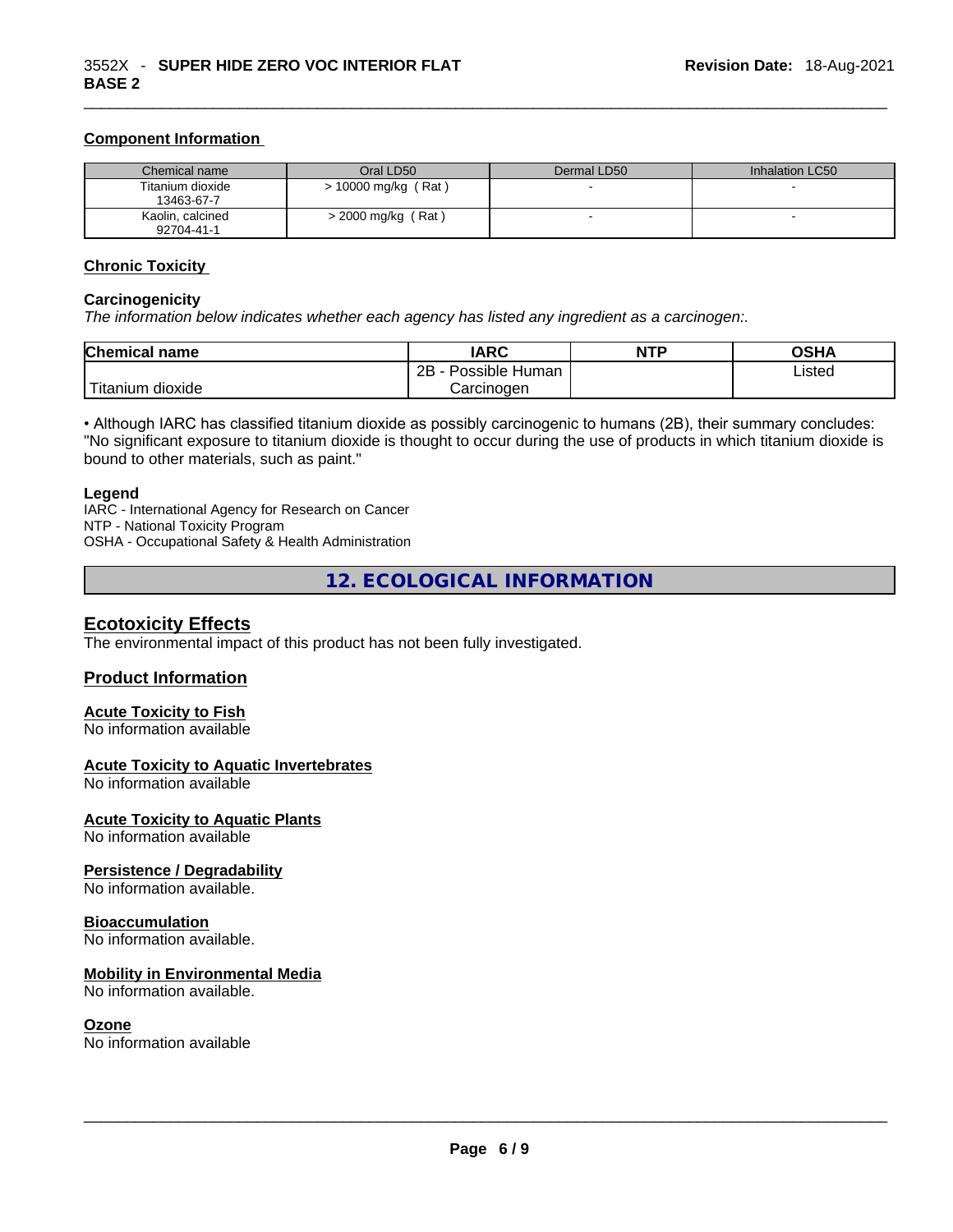### **Component Information**

#### **Acute Toxicity to Fish**

Titanium dioxide  $LC50:$  > 1000 mg/L (Fathead Minnow - 96 hr.)

#### **Acute Toxicity to Aquatic Invertebrates**

No information available

#### **Acute Toxicity to Aquatic Plants**

No information available

|                              | 13. DISPOSAL CONSIDERATIONS                                                                                                                                                                                               |
|------------------------------|---------------------------------------------------------------------------------------------------------------------------------------------------------------------------------------------------------------------------|
| <b>Waste Disposal Method</b> | Dispose of in accordance with federal, state, and local regulations. Local<br>requirements may vary, consult your sanitation department or state-designated<br>environmental protection agency for more disposal options. |
|                              | 14. TRANSPORT INFORMATION                                                                                                                                                                                                 |
| <b>DOT</b>                   | Not regulated                                                                                                                                                                                                             |
| <b>ICAO/IATA</b>             | Not regulated                                                                                                                                                                                                             |
| <b>IMDG / IMO</b>            | Not regulated                                                                                                                                                                                                             |
|                              | <b>15. REGULATORY INFORMATION</b>                                                                                                                                                                                         |

## **International Inventories**

| <b>TSCA: United States</b> | Yes - All components are listed or exempt. |
|----------------------------|--------------------------------------------|
| <b>DSL: Canada</b>         | Yes - All components are listed or exempt. |

## **Federal Regulations**

| SARA 311/312 hazardous categorization |                |  |
|---------------------------------------|----------------|--|
| Acute health hazard                   | Nο             |  |
| Chronic Health Hazard                 | No             |  |
| Fire hazard                           | N <sub>0</sub> |  |
| Sudden release of pressure hazard     | No             |  |
| Reactive Hazard                       | No             |  |

#### **SARA 313**

Section 313 of Title III of the Superfund Amendments and Reauthorization Act of 1986 (SARA). This product contains a chemical or chemicals which are subject to the reporting requirements of the Act and Title 40 of the Code of Federal Regulations, Part 372: \_\_\_\_\_\_\_\_\_\_\_\_\_\_\_\_\_\_\_\_\_\_\_\_\_\_\_\_\_\_\_\_\_\_\_\_\_\_\_\_\_\_\_\_\_\_\_\_\_\_\_\_\_\_\_\_\_\_\_\_\_\_\_\_\_\_\_\_\_\_\_\_\_\_\_\_\_\_\_\_\_\_\_\_\_\_\_\_\_\_\_\_\_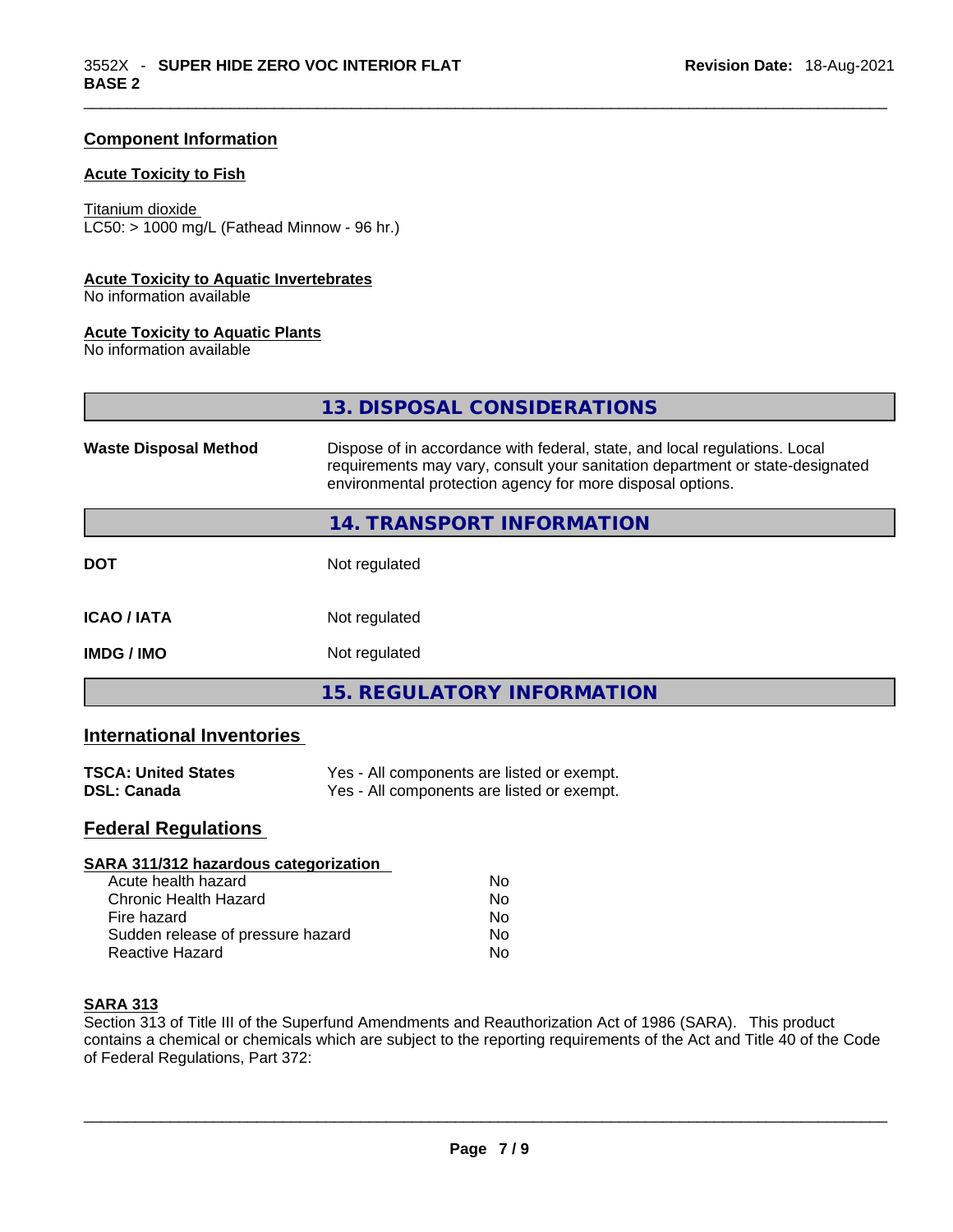#### *None*

## **Clean Air Act,Section 112 Hazardous Air Pollutants (HAPs) (see 40 CFR 61)**

This product contains the following HAPs:

*None*

## **US State Regulations**

#### **California Proposition 65**

# **WARNING:** Cancer and Reproductive Harm– www.P65warnings.ca.gov

#### **State Right-to-Know**

| <b>Chemical name</b> | <b>Massachusetts</b> | <b>New Jersey</b> | Pennsvlvania |
|----------------------|----------------------|-------------------|--------------|
| Titanium dioxide     |                      |                   |              |
| Diatomaceous earth   |                      |                   |              |
| Limestone            |                      |                   |              |

**Legend**

X - Listed

## **16. OTHER INFORMATION**

**HMIS** - **Health:** 1 **Flammability:** 0 **Reactivity:** 0 **PPE:** -

#### **HMIS Legend**

- 0 Minimal Hazard
- 1 Slight Hazard
- 2 Moderate Hazard
- 3 Serious Hazard
- 4 Severe Hazard
- \* Chronic Hazard
- X Consult your supervisor or S.O.P. for "Special" handling instructions.

Note: The PPE rating has intentionally been left blank. Choose appropriate PPE that will protect employees from the hazards the material will *present under the actual normal conditions of use.* 

*Caution: HMISÒ ratings are based on a 0-4 rating scale, with 0 representing minimal hazards or risks, and 4 representing significant hazards or risks. Although HMISÒ ratings are not required on MSDSs under 29 CFR 1910.1200, the preparer, has chosen to provide them. HMISÒ ratings are to be used only in conjunction with a fully implemented HMISÒ program by workers who have received appropriate HMISÒ training. HMISÒ is a registered trade and service mark of the NPCA. HMISÒ materials may be purchased exclusively from J. J. Keller (800) 327-6868.* 

 **WARNING!** If you scrape, sand, or remove old paint, you may release lead dust. LEAD IS TOXIC. EXPOSURE TO LEAD DUST CAN CAUSE SERIOUS ILLNESS, SUCH AS BRAIN DAMAGE, ESPECIALLY IN CHILDREN. PREGNANT WOMEN SHOULD ALSO AVOID EXPOSURE.Wear a NIOSH approved respirator to control lead exposure. Clean up carefully with a HEPA vacuum and a wet mop. Before you start, find out how to protect yourself and your family by contacting the National Lead Information Hotline at 1-800-424-LEAD or log on to www.epa.gov/lead.